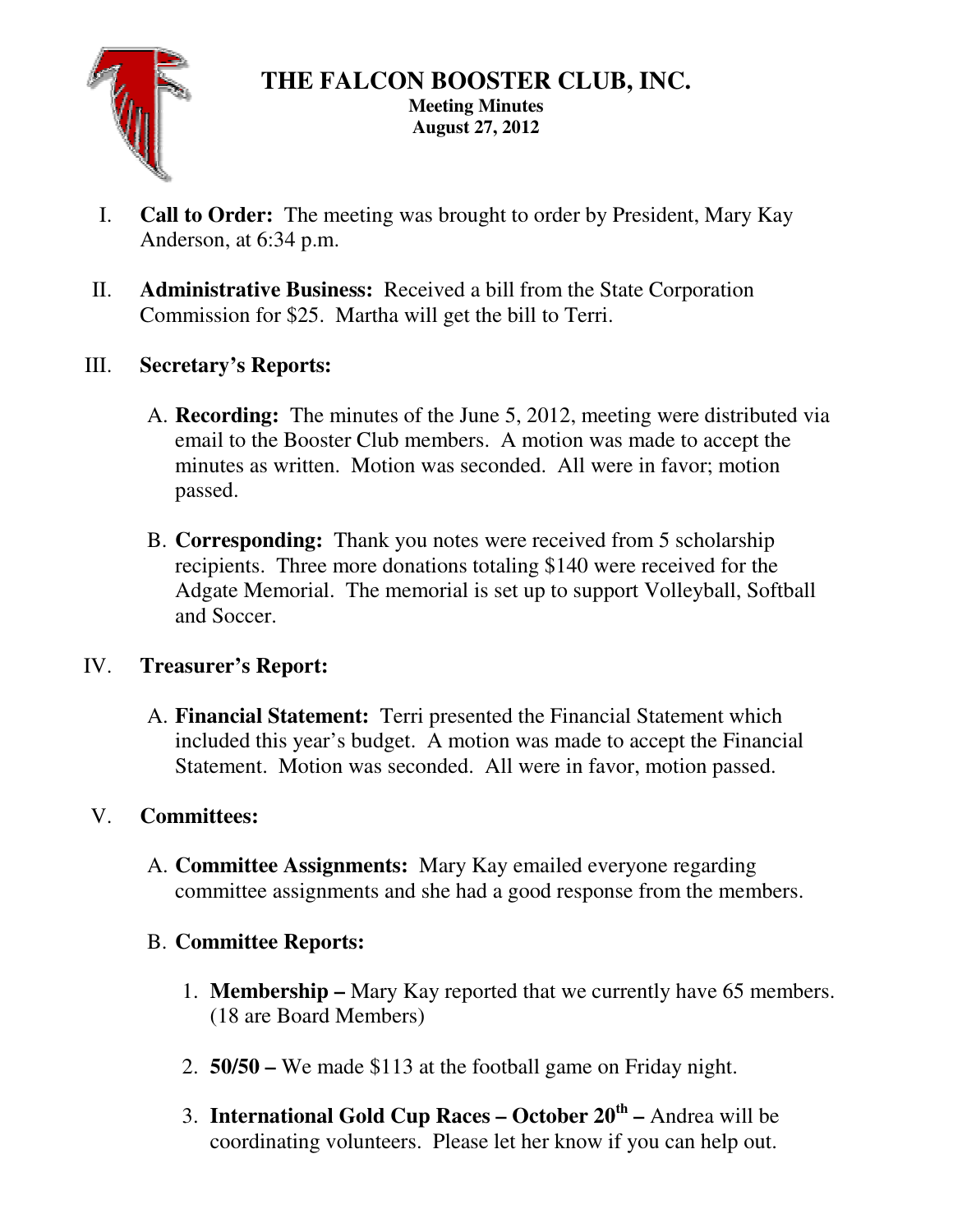### C. **Concessions:**

- 1. **Football** First game was against Loudon Valley and we WON! **\$**1813.65 was made in concessions and \$40 in spirit wear for a total of \$1853.65.
- 2. **Volleyball –** First home game will be on September  $18<sup>th</sup>$  against Skyline. Martha will be coordinating volunteers for the entire season. Please let her know if you can help.

On October  $9<sup>th</sup>$ , our Volleyball game and our Field Hockey game will be "Pink Night" games, as well as the football game on October  $19<sup>th</sup>$ . Everyone will be encouraged to wear pink and any donations collected will be donated to the Susan G. Komen Foundation.

### VI. **Activities Director:**

### A. **Report:**

- 1. Fall Sports are underway and all the teams are doing well.
- 2. Back-to-School Night will be held on Thursday, August  $30<sup>th</sup>$ , from 6 p.m. until 8 p.m.
- 3. Coach Creasy stated that there have been many budget cuts made this year. Money for transportation and officials have been cut. In addition, the football team has to buy new helmets. Coach Creasy explained that football helmets are only good for 10 years and may be reconditioned during that period. After 10 years the helmets must be replaced. Coach Creasy would like the Booster Club to pay for the new helmets. The new helmets would cost approximately \$5,500. A motion was made to purchase the new helmets for the football team. Motion was seconded. All were in favor, motion passed.
- 4. Falcon Field is mowed by Premier. Because of the Bermuda grass, it must be mowed with a specialized mower. Coach Creasy would like the Booster Club to help pay the bill when it comes in. He will let us know what the amount of the bill is when he receives it.
- 5. Coach stated you may now purchase a sign for advertising. The cost is \$220 to have the sign made and then \$500 rental for each year. The signs may be placed at Falcon Field, the baseball or softball diamonds or any other field.